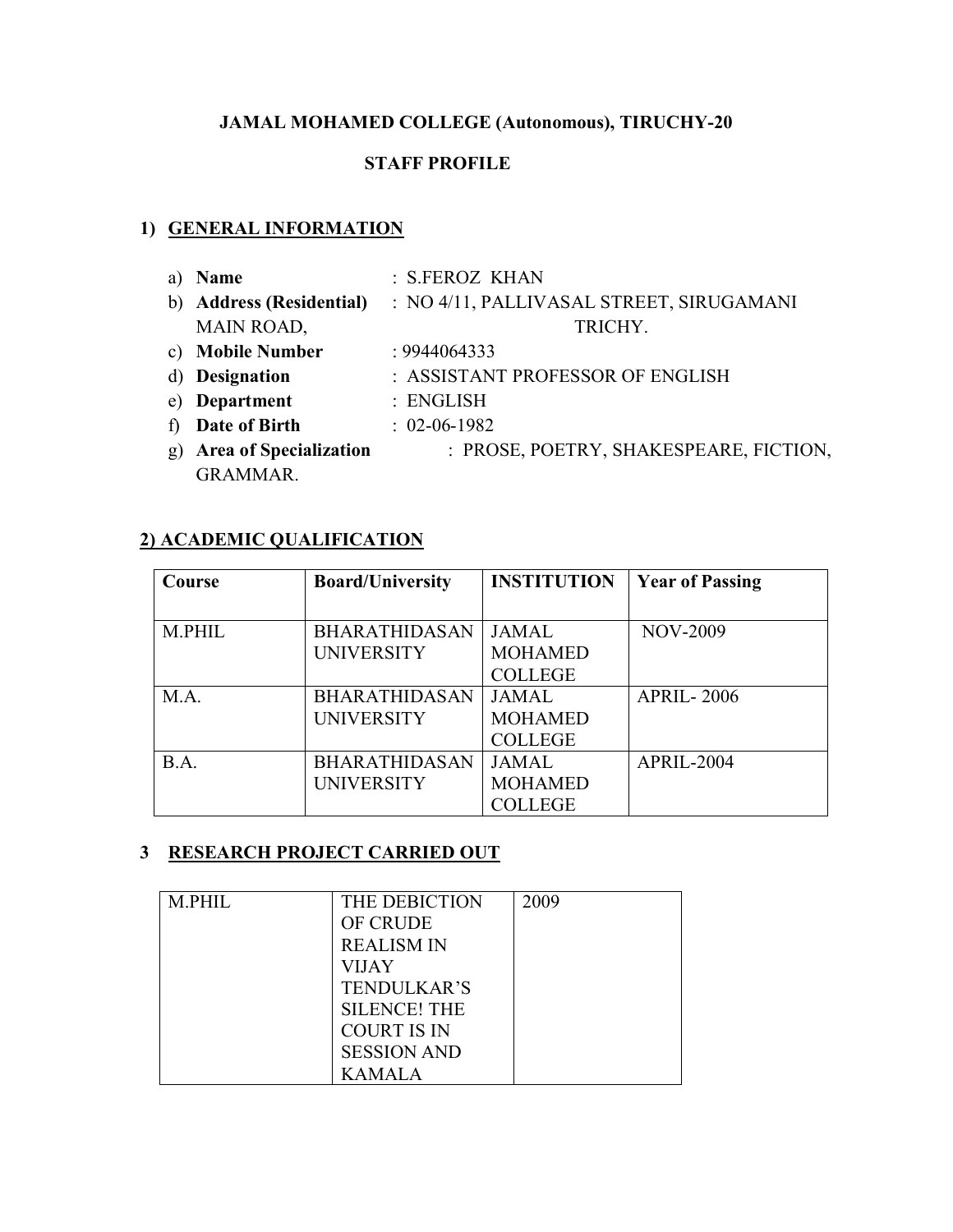# **4) TEACHING EXPERIANCES**

| <b>WORKING AS AN</b> | JAMAL          | <b>FROM JUNE</b> |
|----------------------|----------------|------------------|
| <b>ASSISTANT</b>     | <b>MOHAMED</b> | 18 2009 TILI     |
| <b>PROFESSOR</b>     | <b>COLLEGE</b> | NOW              |
|                      | TRICHY-20      |                  |

# **5 SEMINARS, CONFREANCES, SYMPOSIA WORKSHOPS ETC ATTENDED**

| S.             | <b>SEMINAR</b>      | <b>PUBLICATION/</b> | <b>PAPER'S</b>   | <b>COLLEGE/</b>    | <b>DATE</b>               |
|----------------|---------------------|---------------------|------------------|--------------------|---------------------------|
| N <sub>O</sub> | <b>TITLE</b>        | <b>PRESENTATION</b> | <b>TITLE</b>     | <b>INSTITUTION</b> | <b>AND</b>                |
|                |                     |                     |                  |                    | <b>YEAR</b>               |
| 2.             | <b>TRENDS IN</b>    | <b>PRESENTED</b>    | <b>VIJAY</b>     | <b>AVVM SRI</b>    | $ON$ $\overline{23}^{RD}$ |
|                | <b>INDIAN</b>       |                     | TENDULKAR'S      | <b>PUSHPAM</b>     | <b>MARCH-</b>             |
|                | <b>WRITING IN</b>   |                     | <b>KAMALA: A</b> | <b>ARTS AND</b>    | 2015                      |
|                | <b>ENGLISH IN</b>   |                     | PLAY OF          | <b>SCIENCE</b>     |                           |
|                | THE POST-           |                     | PLIGHT AND       | COLLEGE,           |                           |
|                | <b>INDEPENDENCE</b> |                     | <b>PLUNDER</b>   | POONDI,            |                           |
|                | ERA.                |                     |                  | <b>THANJORE</b>    |                           |

# **6 TOTAL TEACHING EXPERIENCE**

- a) Under-graduate : 4 YEARS
- b) Post-graduate : 3
- c) Research experience : 2 YEARS

# 7 **EXTENSION WORK / COMMUNITIES SERVICE**

• DONATED BLOOD MORE THAN FIVE TIMES

# **Positions held/ Leadership role played in Organizations linked with Extension**

- ACTED AS MEMBER IN IQAC IN JAMAL MOHAMED COLLEGE FROM 2010 TO 2012
- ACTED AS A MEMBER OF EXECUTIVE COMMITTEE IN A NATIONAL SEMINAR ON IDENTIES AND REALITIES: TEXTS AND CONTEST IN POST COLONIAL LITERATURES IN 2016